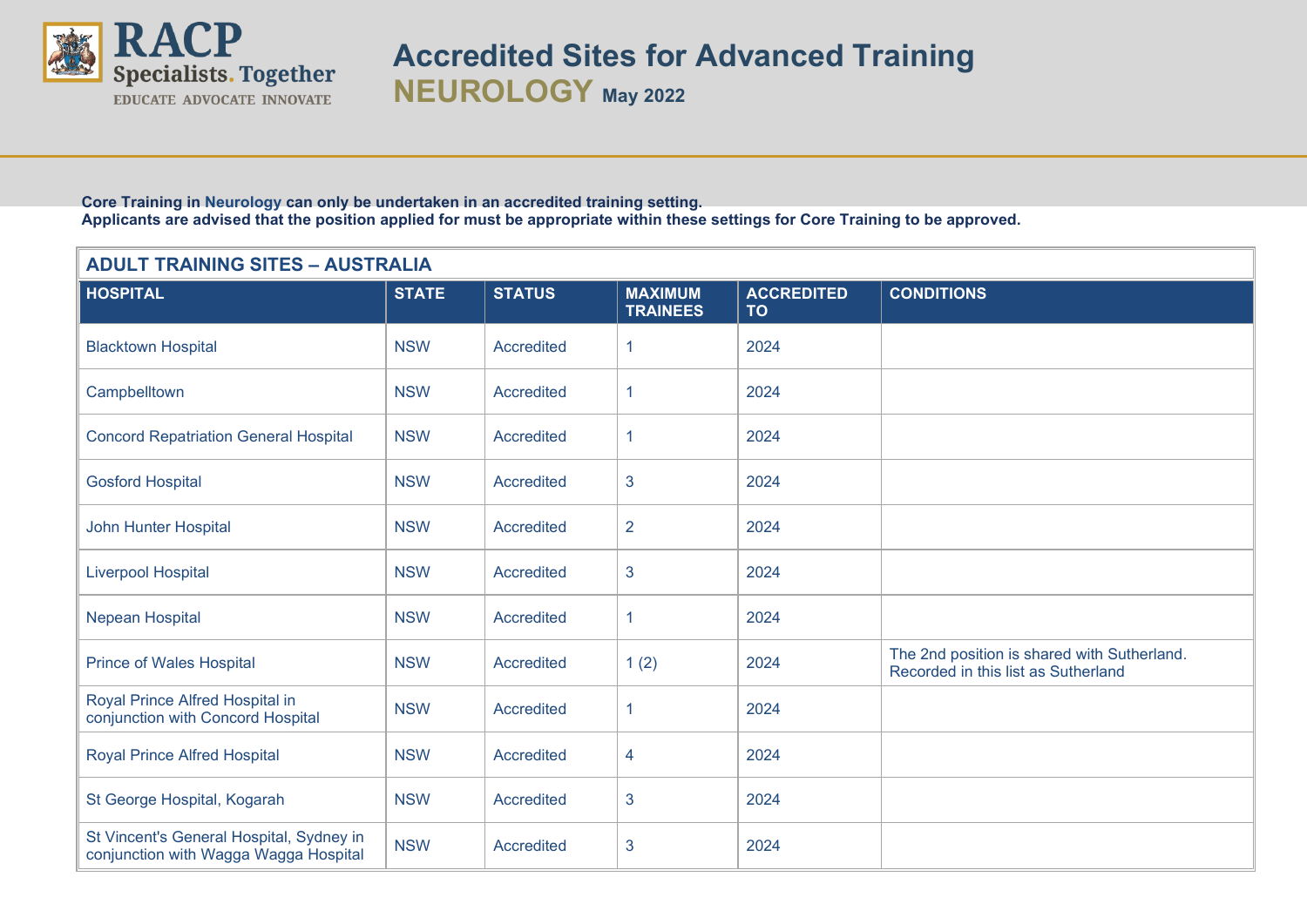| St Vincent's Private Hospital, Sydney                                                | <b>NSW</b> | <b>Accredited</b> | 1              | 2024 |  |
|--------------------------------------------------------------------------------------|------------|-------------------|----------------|------|--|
| Sutherland/Prince of Wales Hospital                                                  | <b>NSW</b> | Accredited        | $\mathbf{1}$   | 2024 |  |
| The Sydney Adventist Hospital In<br>conjunction with Royal North Shore<br>(SAN/RNSH) | <b>NSW</b> | Accredited        | 1.             | 2024 |  |
| <b>Westmead Hospital</b>                                                             | <b>NSW</b> | Accredited        | $\overline{2}$ | 2024 |  |
| <b>Wollongong Hospital</b>                                                           | <b>NSW</b> | Accredited        | 1              | 2024 |  |
| Canberra Hospital                                                                    | <b>NSW</b> | Accredited        | 3              | 2024 |  |
| <b>Cairns Hospital</b>                                                               | <b>QLD</b> | Accredited        | $\mathbf{1}$   | 2025 |  |
| <b>Gold Coast University Hospital</b>                                                | <b>QLD</b> | Accredited        | 3              | 2025 |  |
| Princess Alexandra Hospital                                                          | <b>QLD</b> | Accredited        | $\overline{2}$ | 2025 |  |
| Royal Brisbane & Women's Hospital                                                    | <b>QLD</b> | Accredited        | $\overline{2}$ | 2025 |  |
| <b>Sunshine Coast University Hospital</b>                                            | <b>QLD</b> | Accredited        | 1              | 2025 |  |
| <b>Townsville Hospital</b>                                                           | <b>QLD</b> | Accredited        | $\overline{2}$ | 2025 |  |
| <b>Mater Hospital</b>                                                                | <b>QLD</b> | Accredited        | 1              | 2025 |  |
| <b>Flinders Medical Centre</b>                                                       | <b>SA</b>  | Accredited        | 3              | 2025 |  |
| <b>Lyell McEwin Hospital</b>                                                         | <b>SA</b>  | <b>Accredited</b> | 1              | 2025 |  |
| Royal Adelaide Hospital                                                              | <b>SA</b>  | Accredited        | 3              | 2025 |  |
| <b>Austin Health</b>                                                                 | <b>VIC</b> | Accredited        | $\mathbf{3}$   | 2023 |  |
| Eastern Health (Box Hill)                                                            | <b>VIC</b> | Accredited        | $\mathbf{3}$   | 2023 |  |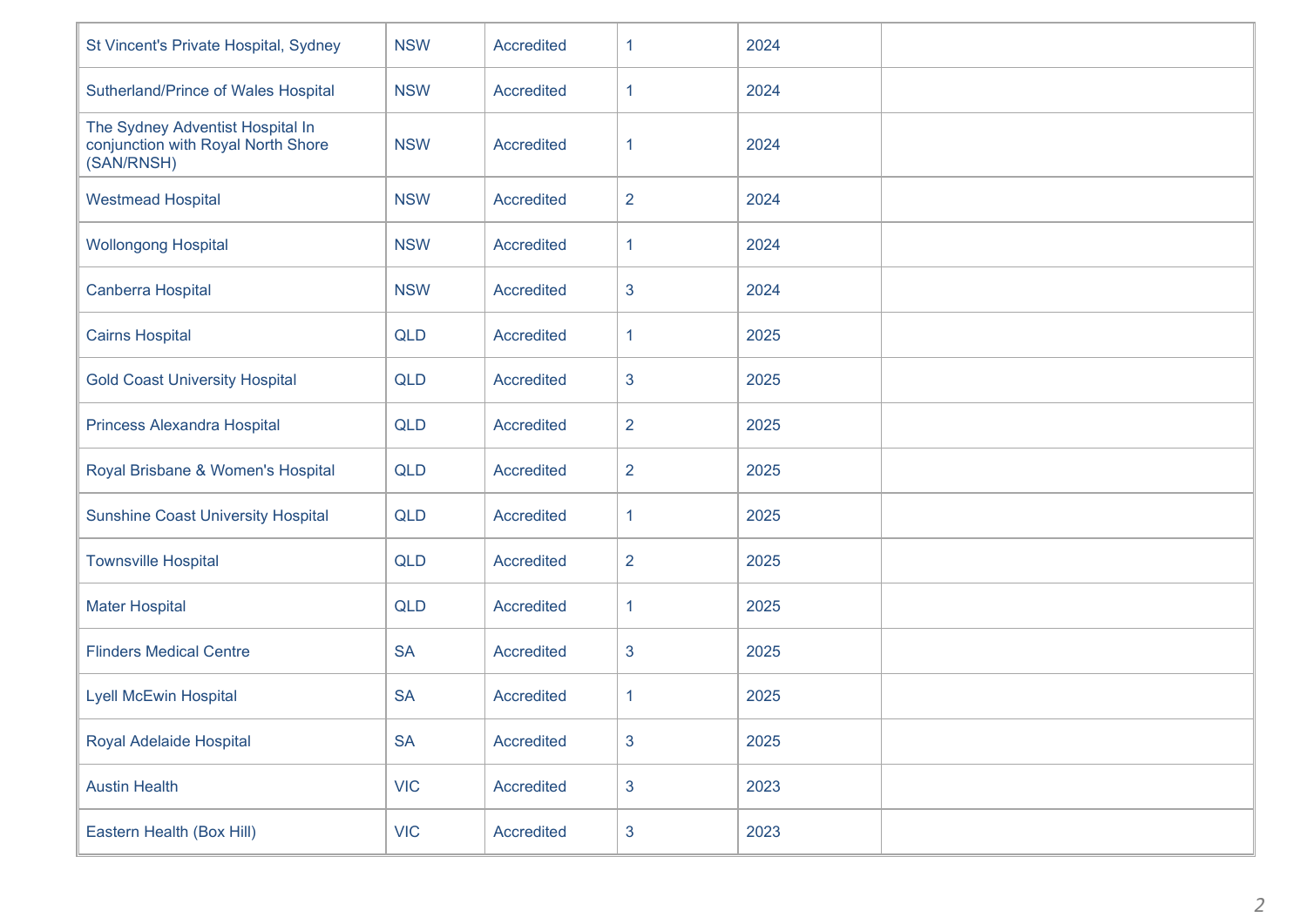| <b>Frankston Hospital</b>                     | <b>VIC</b> | Accredited        |                | 2023 |  |
|-----------------------------------------------|------------|-------------------|----------------|------|--|
| <b>Monash Medical Centre</b>                  | <b>VIC</b> | Accredited        | 4              | 2023 |  |
| Northern Hospital                             | <b>VIC</b> | Accredited        | $\overline{2}$ | 2023 |  |
| Royal Melbourne Hospital                      | <b>VIC</b> | <b>Accredited</b> | 4              | 2023 |  |
| St Vincent's Hospital, Melbourne              | <b>VIC</b> | Accredited        | $\mathbf{3}$   | 2023 |  |
| The Alfred Hospital                           | <b>VIC</b> | <b>Accredited</b> | 5              | 2023 |  |
| University Hospital Geelong, Barwon<br>Health | <b>VIC</b> | Accredited        | $\overline{2}$ | 2023 |  |
| <b>Western Health</b>                         | <b>VIC</b> | Accredited        | $\overline{2}$ | 2023 |  |
| Royal Hobart Hospital                         | <b>TAS</b> | <b>Accredited</b> | $\overline{2}$ | 2023 |  |
| <b>Fiona Stanley Hospital</b>                 | <b>WA</b>  | Accredited        | 3              | 2025 |  |
| Royal Perth Hospital                          | <b>WA</b>  | Accredited        | 1              | 2025 |  |
| <b>Sir Charles Gairdner Hospital</b>          | <b>WA</b>  | <b>Accredited</b> | 3              | 2025 |  |

**\*For further information on the positions, please go to the link** <https://www.anzan.org.au/neurologytraining/recruitmentoftrainees.asp>or contact ANZAN via email [anzan@anzan.org.au](mailto:anzan@anzan.org.au) for the latest information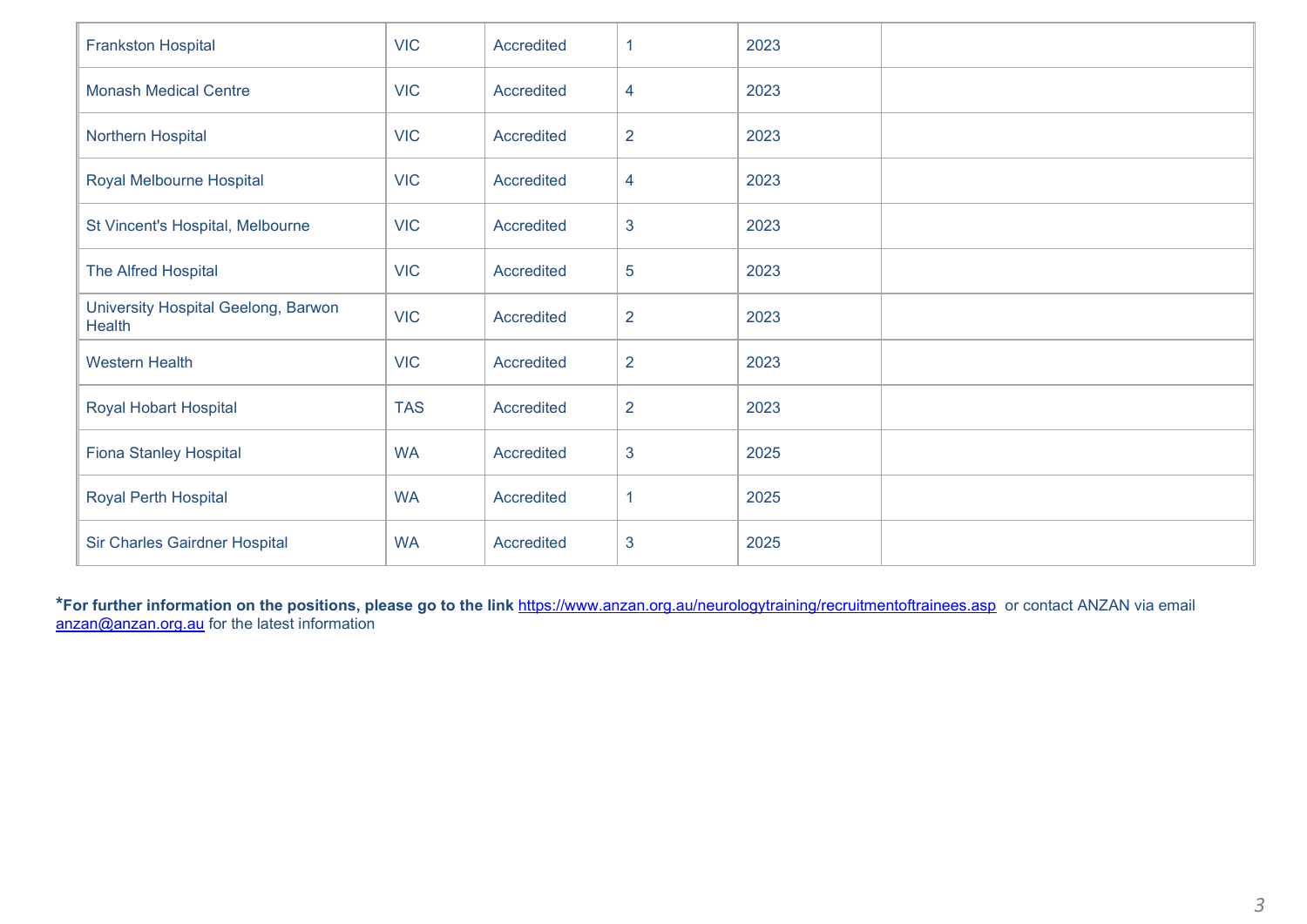| <b>PAEDIATRICS TRAINING SITES</b>     |              |                                    |                                                    |                         |                                                                                                                                                                                                                                         |
|---------------------------------------|--------------|------------------------------------|----------------------------------------------------|-------------------------|-----------------------------------------------------------------------------------------------------------------------------------------------------------------------------------------------------------------------------------------|
| <b>HOSPITAL</b>                       | <b>STATE</b> | <b>STATUS</b>                      | <b>MAXIMUM</b><br><b>TRAINEE AT</b><br><b>SITE</b> | <b>ACCREDITED</b><br>TO | <b>CONDITIONS</b>                                                                                                                                                                                                                       |
| <b>Sydney Children's Hospital</b>     | <b>NSW</b>   | Accredited                         | 3                                                  | 2023                    | Two core general neurology positions<br>One Epilepsy Fellowship position approved for non-core training                                                                                                                                 |
| <b>Westmead Children's Hospital</b>   | <b>NSW</b>   | Accredited                         | 4                                                  | 2024                    | Neurology Fellow 1 - 12 months core<br>Neurology Fellow 2 - 12 months core<br>One Epilepsy Fellowship positions approved for non-core training<br>One Neuromuscular/Neurogenetics Fellowship position approved for<br>non-core training |
| John Hunter Children's Hospital       | <b>NSW</b>   | Provisionally<br>Accredited        |                                                    | 2024                    | 1 core general Neurology 12-month post                                                                                                                                                                                                  |
| <b>Queensland Children's Hospital</b> | <b>QLD</b>   | Accredited                         | $\overline{2}$                                     | 2022                    | 2 core general Neurology 12 months post                                                                                                                                                                                                 |
| The Royal Children's Hospital         | <b>VIC</b>   | Accredited                         | 3                                                  | 2022                    | Neurology Fellow 1 - 12 months core<br>Neurology Fellow 2 - 12 months core<br>Neurology Fellow 3 - 12 months core                                                                                                                       |
| Monash Children's Hospital            | <b>VIC</b>   | Provisionally<br><b>Accredited</b> |                                                    | 2024                    | Neurology Fellow - 12 months core                                                                                                                                                                                                       |
| Women's and Children's Hospital       | <b>SA</b>    | Accredited                         | 1                                                  | 2022                    | Neurology Fellow - 12 months core                                                                                                                                                                                                       |
| Perth Children's Hospital             | <b>WA</b>    | Accredited                         | $\overline{2}$                                     | 2022                    | Neurology Fellow 1 - 12 months core<br>Epilepsy Fellow - 6 months core, 6 months non-core                                                                                                                                               |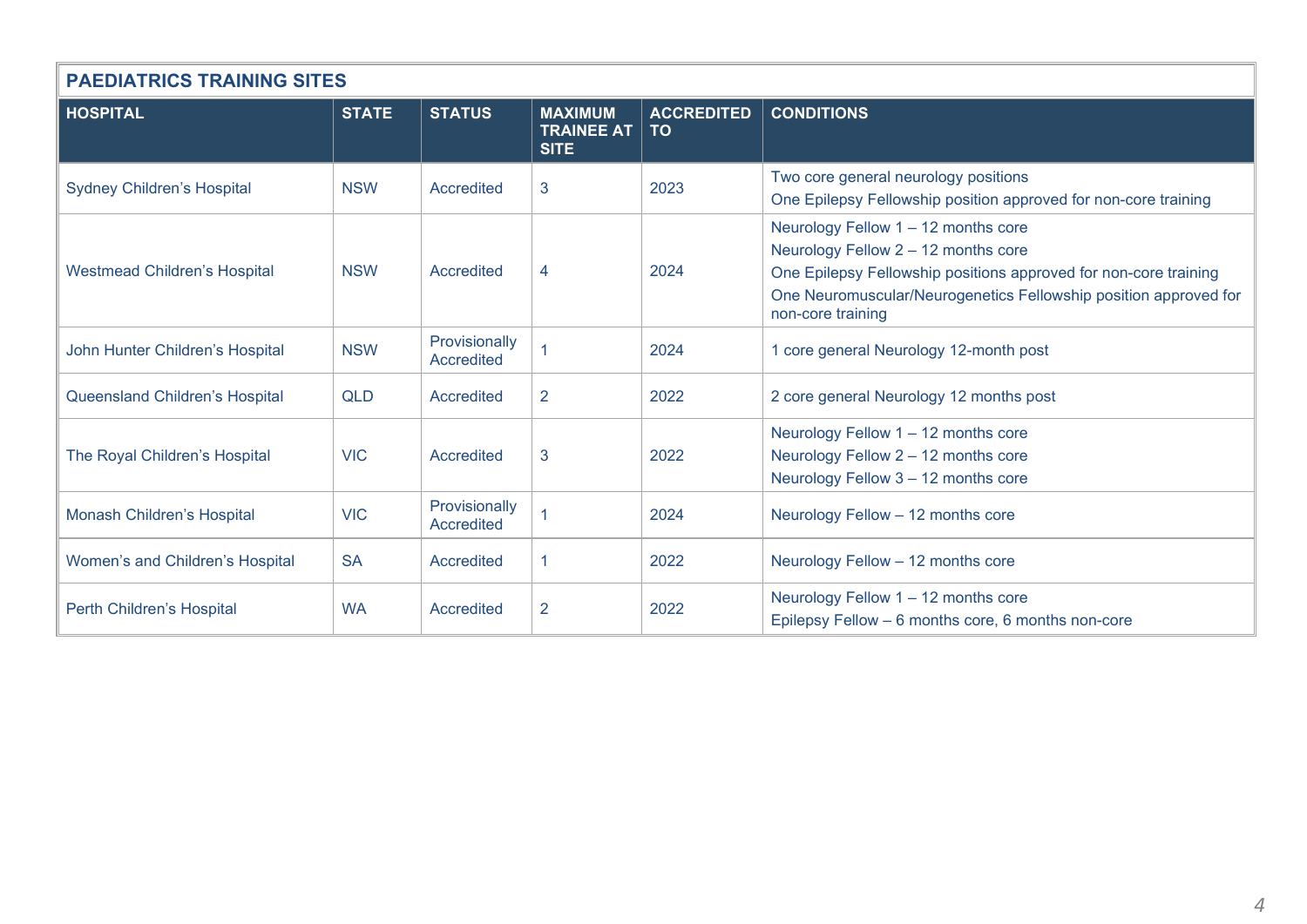## **Approved non-core positions (Adult Medicine only) \***

**\***Please note that the approved non-core positions are not necessarily be offered every year. Please check with the training site for details.

| <b>HOSPITAL</b>                   | <b>STATE</b> | <b>TRAINING POSITIONS</b>                                                                      |
|-----------------------------------|--------------|------------------------------------------------------------------------------------------------|
| <b>Concord Hospital</b>           | <b>NSW</b>   | Neuromuscular<br>Neuroimmunology                                                               |
| <b>Canberra Hospital</b>          | <b>NSW</b>   | Combination of general neurology and stroke                                                    |
| <b>Gosford Hospital</b>           | <b>NSW</b>   | <b>Stroke</b>                                                                                  |
| Hornsby Ku Ring Gai Hospital      |              | Combination of General Neurology/Neurophysiology/Stroke                                        |
| John Hunter Hospital              | <b>NSW</b>   | <b>Stroke</b><br>Neuroimmunology                                                               |
| <b>Liverpool Hospital</b>         | <b>NSW</b>   | <b>Stroke</b><br>Neurophysiology                                                               |
| <b>Prince of Wales Hospital</b>   | <b>NSW</b>   | <b>Stroke</b><br>Neurophysiology<br><b>Epilepsy</b>                                            |
| <b>Royal North Shore Hospital</b> | <b>NSW</b>   | <b>Stroke</b><br>Neuromuscular<br><b>MD</b><br>Neurophysiology<br>Neuroimmunology<br><b>MS</b> |
| <b>St George Hospital</b>         | <b>NSW</b>   | Stroke/neurophysiology                                                                         |
| <b>St Vincent's Hospital</b>      | <b>NSW</b>   | <b>Stroke</b><br>Dementia<br>MS/Neuroimmunology<br>Cognitive                                   |
| <b>Westmead Hospital</b>          | <b>NSW</b>   | Movement disorders<br>Neurophysiology<br><b>Epilepsy</b><br>Huntington (0.5 FTE)               |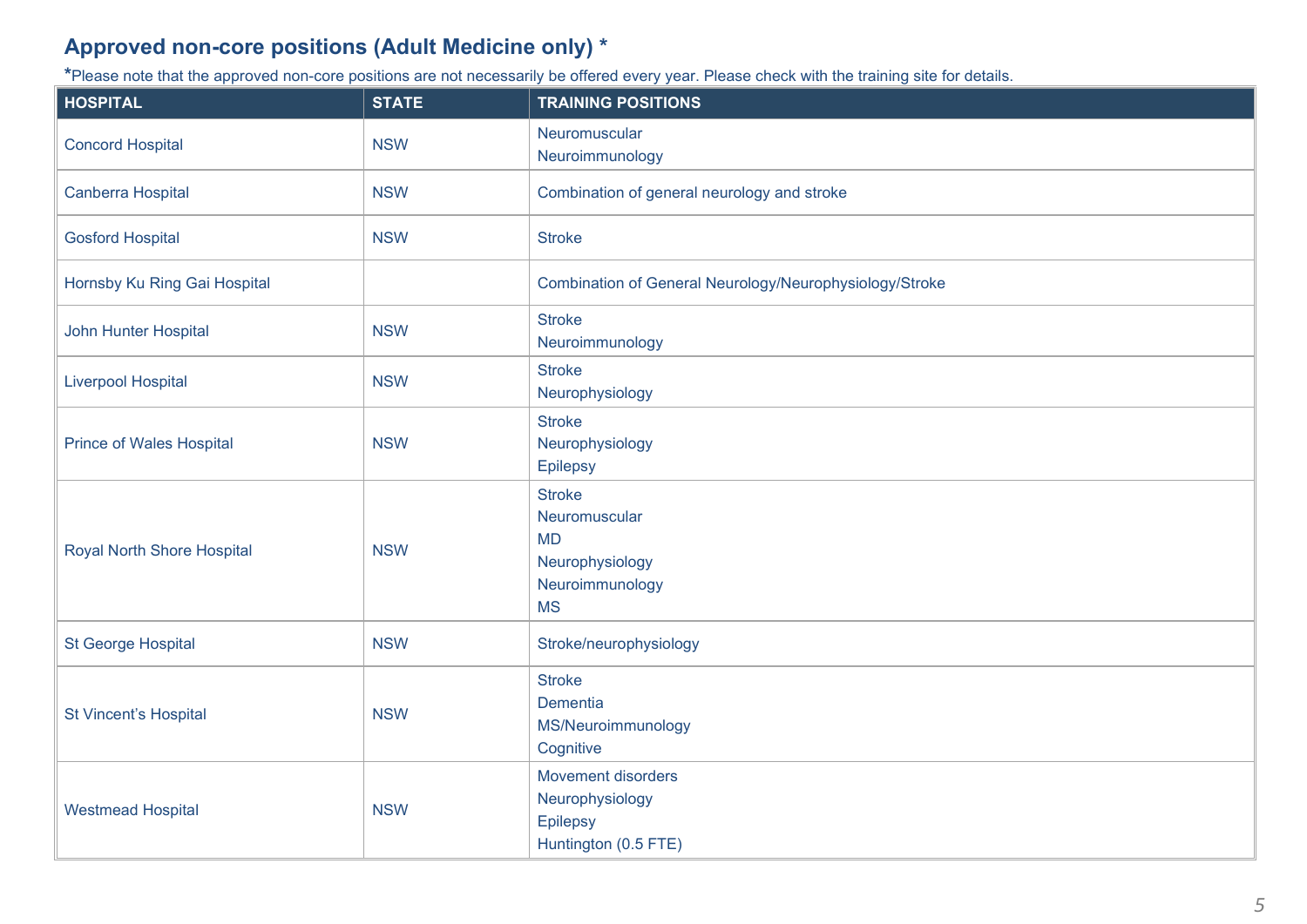| <b>Royal Prince Alfred Hospital</b>                             | <b>NSW</b> | MS/Neuroimmunology Fellowship<br><b>Epilepsy</b>              |
|-----------------------------------------------------------------|------------|---------------------------------------------------------------|
| <b>Orange Health Service</b>                                    | <b>NSW</b> | <b>Elective</b>                                               |
| <b>Tamworth Hospital</b>                                        | <b>NSW</b> | <b>Elective TBC</b>                                           |
| <b>Geelong Hospital</b>                                         | <b>NSW</b> | <b>Elective</b>                                               |
| <b>Macquarie University Hospital</b>                            | <b>NSW</b> | <b>Elective</b>                                               |
| Wollongong                                                      | <b>NSW</b> | Stroke/Neurophysiology                                        |
| Other: Simon Lewis, University of Sydney<br>(Brain Mind Centre) | <b>NSW</b> | Neurodegeneration                                             |
| <b>Austin Health</b>                                            | <b>VIC</b> | Neuroimmunology/neurophysiology x 2                           |
| <b>Box Hill Hospital Eastern Health</b>                         | <b>VIC</b> | <b>Stroke</b><br><b>MS</b>                                    |
| <b>Geelong Hospital</b>                                         | <b>VIC</b> | <b>Stroke</b><br><b>General Neurology</b>                     |
| <b>Monash Health</b>                                            | <b>VIC</b> | <b>Stroke</b><br><b>Movement Disorder</b>                     |
| Royal Melbourne Hospital                                        | <b>VIC</b> | <b>MS and Neuroimmunology</b><br><b>MS and Neuro-oncology</b> |
| <b>Western Hospital</b>                                         | <b>VIC</b> | Stroke/Pain                                                   |
| <b>Alfred Health</b>                                            | <b>VIC</b> | MS/Neuroimmunology/Neuro-ophthalmological x 2                 |
| <b>Wesley Hospital</b>                                          | <b>QLD</b> | <b>Elective</b>                                               |
| <b>Princess Alexandra Hospital</b>                              | QLD        | Movement disorder<br><b>General Neurology</b>                 |
| <b>Princess Alexandra/Mater</b>                                 | QLD        | Neuroimmunology                                               |
| <b>Mater Hospital</b>                                           | QLD        | Epilepsy                                                      |